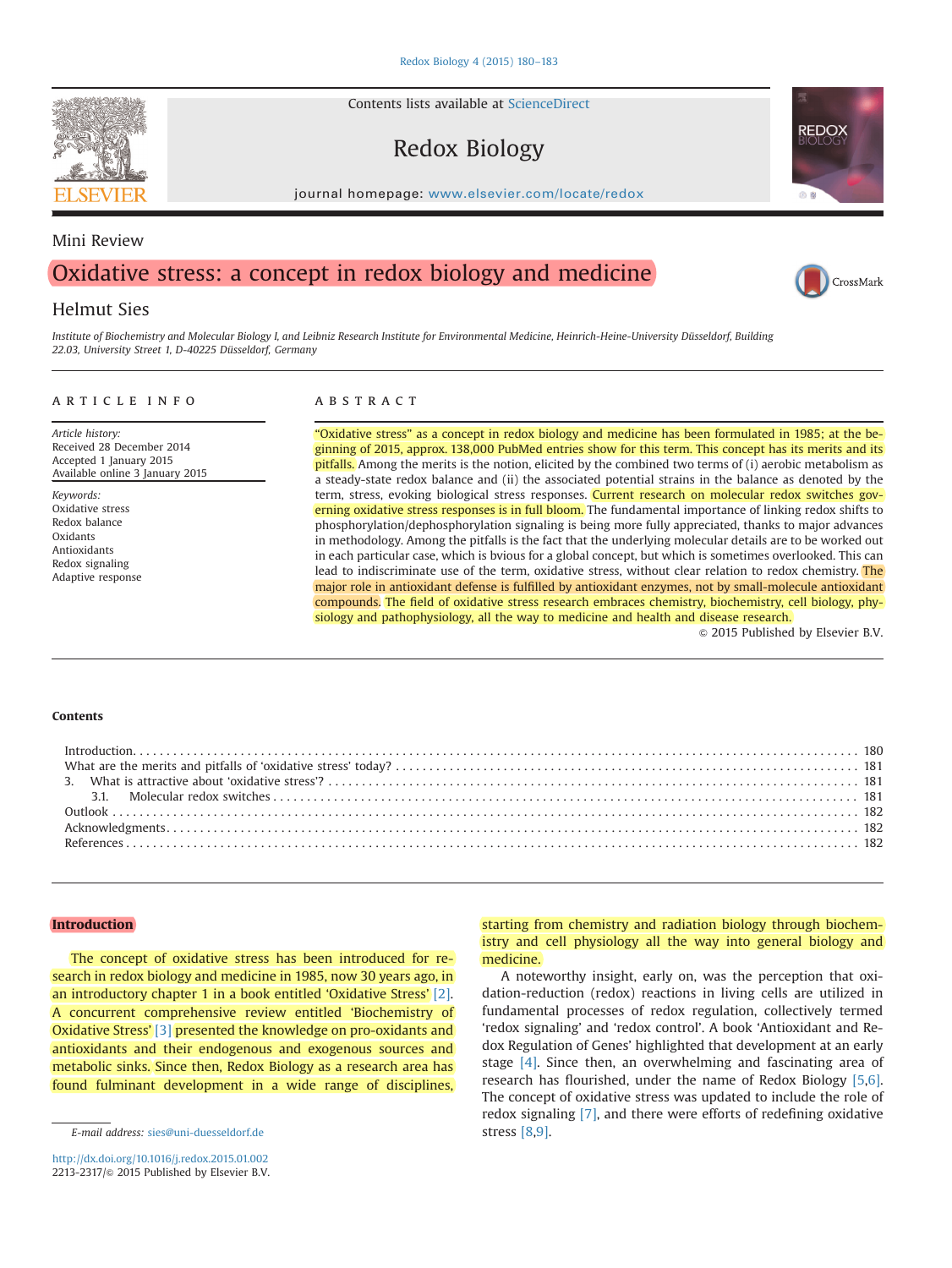These developments were mirrored by the appearance of monographs, book series and the establishment of new research journals. Many volumes were published in Methods in Enzymology. An impressive number of new journals sprang up, Free Radical Research (initially Free Radical Research Communications), Free Radicals in Biology and Medicine, Redox Reports, Antioxidant Redox Signaling, and most recently Redox Biology.

Useful as the term 'oxidative stress' may be in research, there has been an inflationary development in research circles and more so in the medical field and, even more than that, in public usage outside scientific endeavors (I would call it 'over-stressing' the term). This led to a dilution of the meaning, to overuse and even misuse. Cautionary words were published [\[10\]](#page-2-0) and even explicit criticism was voiced [\[11,12\].](#page-2-0) "Over time, the mechanistic basis of the concept was largely forgotten and instead of the oxidative stress hypothesis becoming more precise in terms of molecular targets and mechanism, it became diffuse and nonspecific" [\[12\].](#page-2-0) In fact, an 'oxidative stress hypothesis' has not been formulated up to now. If anything, there were implicit deductions: for example, that because of the redox balance concept any single compound, e.g. a small-molecule redox-active vitamin, could alter the totality of the system. Such a view overlooks counterregulation and redundancies in the redox network. There is specificity inherent in the strategies of antioxidant defense [\[13\].](#page-2-0) Obviously, a general term describing a global condition cannot be meant to depict specific spatiotemporal chemical relationships in detail and in specific cells or organ conditions. Rather, it entails these, and directed effort is warranted to unravel the exact chemical and physical conditions and their significance in each case.

Given the enormous variety and range of pro-oxidant and antioxidant enzymes and compounds, attempts were made to classify subforms of oxidative stress [\[7\]](#page-2-0) and to conceptually introduce intensity scales ranging from physiological oxidative stress to excessive and toxic oxidative burden [\[14\],](#page-2-0) as indicated in Table 1. There is ample evidence for the role of oxidation products of DNA, RNA, carbohydrates, proteins and lipids.

### What are the merits and pitfalls of 'oxidative stress' today?

A comprehensive treatment of this question is to be deferred to an in-depth treatment (in preparation). However, for the purpose

#### Table 1

Oxidative stress: definition, specific forms, classification according to intensity.

| Category                | Term                                                                                                                                                                                           | Reference         |
|-------------------------|------------------------------------------------------------------------------------------------------------------------------------------------------------------------------------------------|-------------------|
| Definition.<br>original | "A disturbance in the prooxidant-antioxidant<br>balance in favor of the former"                                                                                                                | $\lceil 1 \rceil$ |
| Definition,<br>updated  | "An imbalance between oxidants and anti-<br>oxidants in favor of the oxidants, leading to a<br>disruption of redox signaling and control and/or<br>molecular damage"                           | [7]               |
| Specific form           | Nutritional oxidative stress<br>Dietary oxidative stress<br>Postprandial oxidative stress<br>Physiological oxidative stress<br>Photooxidative stress<br>Ultraviolet (UV-A, UV-B)<br>Infrared-A | [7]               |
|                         | Radiation-induced oxidative stress<br>Nitrosative stress<br>Reductive stress                                                                                                                   |                   |
| Related terms           | Oxidant stress, Pro-oxidant stress<br>Oxidative stress status (OSS)                                                                                                                            |                   |
| Classification          | Basal oxidative stress<br>Low intensity oxidative stress<br>Intermediate intensity oxidative stress<br>High intensity oxidative stress                                                         | $[14]$            |

of the present Commentary it may suffice to collect a few thoughts: from its very nature, it is a challenge to combine the basic chemical notion of oxidation-reduction, including electron transfer, free radicals, oxygen metabolites (such as the superoxide anion radical, hydrogen peroxide, hydroxyl radical, electronically excited states such as singlet molecular oxygen, as well as the nitric oxide radical and peroxynitrite) with a biological concept, that of stress, first introduced by Selye in his research of adaptive responses [\[15,16\]](#page-2-0). The two words 'oxidative' and 'stress' elicit a notion which, in a nutshell, focuses on an important sector of fundamental processes in biology. This is a merit.

Pitfalls are close-by: in research, simply to talk of 'exposing cells or organisms to oxidative stress' should clearly be discouraged. Instead, the exact molecular condition employed to change the redox balance of a given system is what is important; for example, in an experimental study cells were exposed to hydrogen peroxide, not to oxidative stress. Such considerations are even more appropriate in applications in the medical world. Quite often, redox components which are thought to be centrally important in disease processes are flatly denoted as oxidative stress; this can still be found in numerous schemes in the current biomedical literature. The underlying biochemically rigorous foundation may often be missing. Constructive criticism in this sense has been voiced repeatedly [\[11,12,17\].](#page-2-0) A related pitfall in this sense is the use of the term ROS, which stands for reactive oxygen species (the individual chemical reactants which were named in the preceding paragraph); whenever the specific chemical entity of the oxidant is known, that oxidant should be mentioned and discussed, not the generic 'ROS'.

This 'one-size-fits-all' mentality pervades also into the analytics: measuring so-called 'total antioxidant capacity (TAC)' in a blood plasma sample will not give useful information on the state of the organism, and should be discouraged [\[18\].](#page-2-0) Rather, individual antioxidant enzyme activities and patterns of antioxidant molecules need to be assessed.

In view of the knowledge that the major burden of antioxidant defense is shouldered by antioxidant enzymes [\[13\]](#page-2-0), it seems puzzling—in hindsight—that large human clinical studies based on one or two low-molecular-weight antioxidant compounds were undertaken.

## 3. What is attractive about 'oxidative stress'?

#### 3.1. Molecular redox switches

What seems to be attractive about the term is the implicit notion of adaptation, coming from the general association of stress with stress response. This goes back to Selye's concept of stress as the 'general adaptation syndrome' [\[19\]](#page-2-0). The enormously productive field of molecular switches was opened by the discovery of phosphorylation/dephosphorylation, serving a mechanism in molecular signaling [\[20\].](#page-2-0) The role of redox switches came into focus more recently, foremost the dynamic role of cysteines in proteins, opening the field of the redox proteome, currently flourishing because of advances in mass spectrometric and imaging methodology [\[21](#page-2-0)–[24\]](#page-2-0). A bridge between phosphorylation/dephosphorylation and protein cysteine reduction/oxidation is given by the redox sensitivity of critical cysteinyl residues in protein phosphatases, opening the molecular pathway for signaling cascades as fundamental processes throughout biology.

What was particularly exciting to many researchers was the discovery of master switch systems [\[25\]](#page-2-0), prominent examples being OxyR in bacteria [\[26\]](#page-2-0) and NFkB [\[27\]](#page-2-0) and Nrf2/Keap1 [\[28\]](#page-2-0) in higher organisms. That batteries of enzyme activities are mustered by activation of gene transcription through a 'simple' redox signal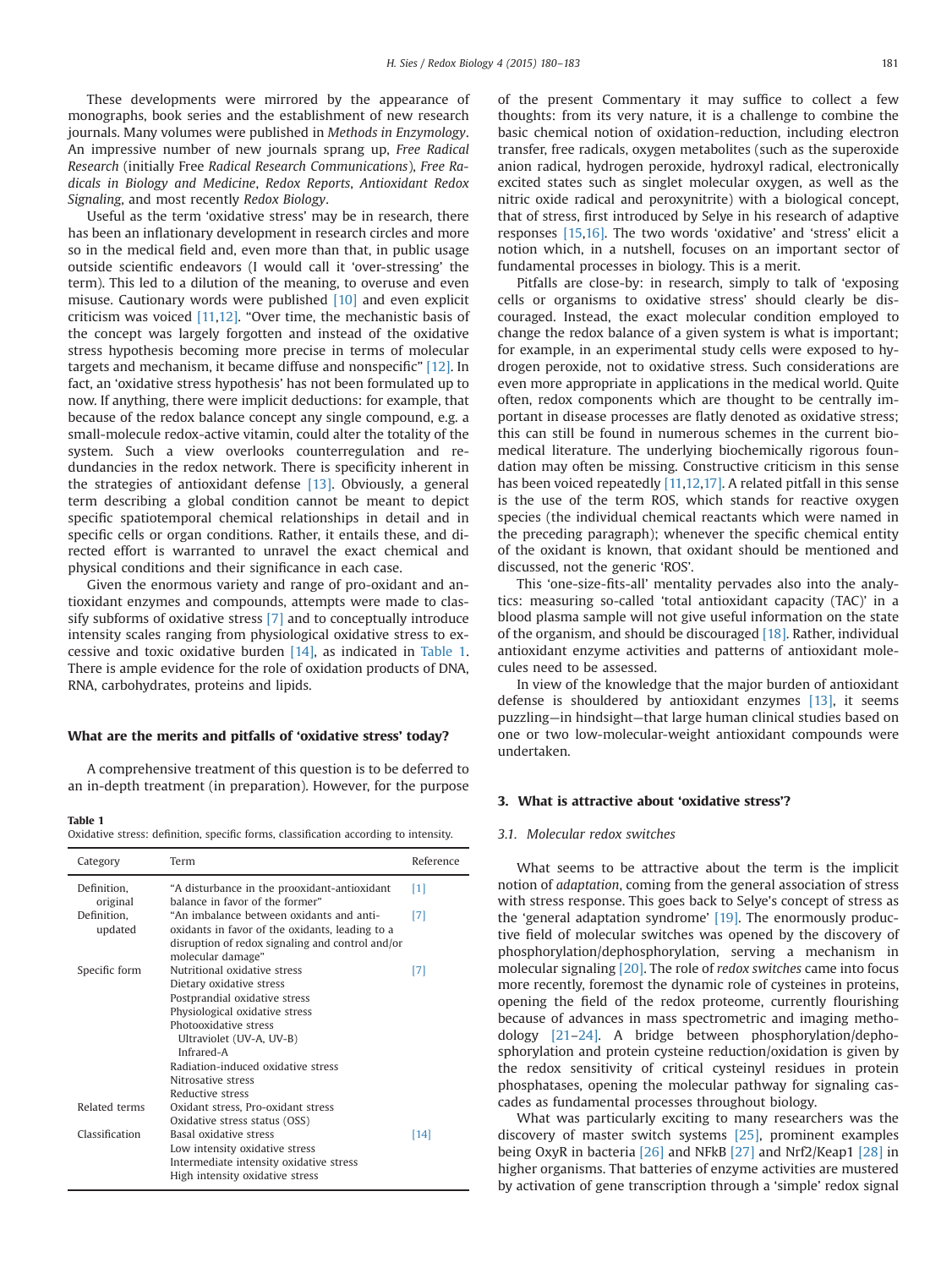<span id="page-2-0"></span>is still an exciting strategy. Much of current effort in redox biology is addressed towards these response systems. Obviously, medical and pharmacological intervention attempts are a consequence.

#### **Outlook**

Current interest into the linkage of oxidative stress to inflammation and inflammatory responses is adding a new perspective. For example, inflammatory macrophages release glutathionylated peroxiredoxin-2, which then acts as a 'danger signal' to trigger the production of tumor necrosis factor-alpha [29]. The orchestrated responses to danger signals related to damage-associated molecular patterns (DAMPs) include relations to oxidative stress [30]. Under oxidative stress conditions, a protein targeting factor, Get3 in yeast (mammalian TRC40) functions as an ATP-independent chaperone [31]. More detailed molecular understanding will also deepen the translational impact into biology and medicine; as mentioned above, these aspects are beyond this Commentary and will be treated elsewhere. However, it might be mentioned, for example, that viral and bacterial infections are often associated with deficiencies in micronutrients, including the essential trace element, selenium, the redox-active moiety in selenoproteins. Selenium status may affect the function of cells in both adaptive and innate immunity [\[32\].](#page-3-0) Major diseases, now even diabetes Type 2, are being considered as 'redox disease' [\[33\]](#page-3-0).

Molecular insight will enhance the thrust of the concept of oxidative stress, which is intimately linked to cellular energy balance. Thus, the subcellular compartmentation of redox processes and redox components is being studied at a new level, in mammalian cells [\[34\]](#page-3-0) as well as in phototrophic organisms [\[35\].](#page-3-0) New insight from spatiotemporal organization of hydrogen peroxide metabolism [\[36\]](#page-3-0) complements the longstanding interest in hydroperoxide metabolism in mammalian organs and its relationship to bioenergetics [\[37\].](#page-3-0)

The following quote attributed to Hans Selye [\[38\]](#page-3-0) might well apply to the concept of oxidative stress: "If only stress could be seen, isolated and measured, I am sure we could enormously lengthen the average human life span".

## Acknowledgments

I gratefully acknowledge the input and friendship of many colleagues in shaping ideas in this multidisciplinary field; of many close associates, Enrique Cadenas and Wilhelm Stahl in particular, and close colleagues Dean Jones, Bruce Ames, Lester Packer, Alberto Boveris. Also to Masayasu Inoue for the translation of the book 'Oxidative Stress' into Japanese. Last, but not least, to the many active scientists in this research field, gathered under the umbrella of the Society for Free Radical Research International (SFRRI) and related organizations such as the Oxygen Club of California (OCC). I would like to express thanks to Victor Darley-Usmar for fruitful discussion during the writing of this manuscript.

I also am thankful for the research support by the National Foundation for Cancer Research (NFCR), Bethesda, MD, USA, and the Deutsche Forschungsgemeinschaft and the Alexander von Humboldt-Stiftung.

### References

- [1] [H. Sies, Oxidative stress: introductory remarks, in: H. Sies \(Ed.\), Oxidative](http://refhub.elsevier.com/S2213-2317(15)00003-8/sbref1) [Stress, Academic Press, London, 1985, pp. 1](http://refhub.elsevier.com/S2213-2317(15)00003-8/sbref1)–8.
- [2] H. Sies (Ed.), Oxidative Stress, Academic Press, London, 1985, pp. 1–507.
- [3] [H. Sies, Biochemistry of oxidative stress, Angewandte Chemie International](http://refhub.elsevier.com/S2213-2317(15)00003-8/sbref2)

[Edition 25 \(12\) \(1986\) 1058](http://refhub.elsevier.com/S2213-2317(15)00003-8/sbref2)–1071 (in German); [H. Sies, Biochemie des oxidativen Stress, Angewandte Chemie 98 \(12\) \(1986\)](http://refhub.elsevier.com/S2213-2317(15)00003-8/sbref2) [1061](http://refhub.elsevier.com/S2213-2317(15)00003-8/sbref2)–[1075.](http://dx.doi.org/10.1002/ange.19860981203) [http://dx.doi.org/10.1002/ange.19860981203.](http://refhub.elsevier.com/S2213-2317(15)00003-8/sbref2)

- [4] C.K. Sen, H. Sies, P.A. Baeuerle (Eds.), Antioxidant and Redox Regulation of Genes, Academic Press, London, 2000, pp. 1–562.
- [5] C. Gitler, A. Danon (Eds.), Cellular Implications of Redox Signaling, Imperial College Press, London, 2003, pp. 1–427.
- [6] J.M. Herrmann, T.P. Dick, Redox biology on the rise, Biological Chemistry 393 (9) (2012) 999–1004. <http://dx.doi.org/10.1515/hsz-2012-0111> [22944698.](http://www.ncbi.nlm.nih.gov/pubmed/22944698)
- [7] [H. Sies, D. Jones, Oxidative stress, 2nd ed.,in: G. Fink \(Ed.\), Encyclopedia of](http://refhub.elsevier.com/S2213-2317(15)00003-8/sbref5) [Stress, 3, Elsevier, Amsterdam \(2007\) 45](http://refhub.elsevier.com/S2213-2317(15)00003-8/sbref5)–48.
- [8] D.P. Jones, Redefining oxidative stress, Antioxidants & Redox Signaling 8 (9– 10) (2006) 1865–1879. <http://dx.doi.org/10.1089/ars.2006.8.1865> [16987039.](http://www.ncbi.nlm.nih.gov/pubmed/16987039)
- [9] D.P. Jones, Radical-free biology of oxidative stress, American Journal of Physiology—Cell Physiology 295 (4) (2008) C849–C868. [http://dx.doi.org/10.1152/](http://dx.doi.org/10.1152/ajpcell.00283.2008) [ajpcell.00283.2008](http://dx.doi.org/10.1152/ajpcell.00283.2008) [18684987](http://www.ncbi.nlm.nih.gov/pubmed/18684987).
- [10] [H. Sies, Oxidative stress: introduction, in: H. Sies \(Ed.\), Oxidative Stress: Oxi](http://refhub.elsevier.com/S2213-2317(15)00003-8/sbref8)[dants and Antioxidants, Academic Press, London, 1991, pp. xv](http://refhub.elsevier.com/S2213-2317(15)00003-8/sbref8)–xxii.
- [11] A. Azzi, K.J. Davies, F. Kelly, Free radical biology—terminology and critical thinking, FEBS Letters 558 (1–3) (2004) 3–6. [http://dx.doi.org/10.1016/S0014-](http://dx.doi.org/10.1016/S0014-5793(03)01526-6) [5793\(03\)01526-6](http://dx.doi.org/10.1016/S0014-5793(03)01526-6) [14982062](http://www.ncbi.nlm.nih.gov/pubmed/14982062).
- [12] A.-L. Levonen, B.G. Hill, E. Kansanen, J. Zhang, V.M. Darley-Usmar, Redox regulation of antioxidants, autophagy, and the response to stress: implications for electrophile therapeutics, Free Radical Biology and Medicine 71 (2014) 196–207. <http://dx.doi.org/10.1016/j.freeradbiomed.2014.03.025> [24681256](http://www.ncbi.nlm.nih.gov/pubmed/24681256).
- [13] H. Sies, Strategies of antioxidant defense, European Journal of Biochemistry 215 (2) (1993) 213–219. <http://dx.doi.org/10.1111/j.1432-1033.1993.tb18025.x> [7688300.](http://www.ncbi.nlm.nih.gov/pubmed/7688300)
- [14] V.I. Lushchak, Free radicals, reactive oxygen species, oxidative stress and its classification, Chemico-Biological Interactions 224C (2014) 164–175. [http://dx.](http://dx.doi.org/10.1016/j.cbi.2014.10.016) [doi.org/10.1016/j.cbi.2014.10.016](http://dx.doi.org/10.1016/j.cbi.2014.10.016) [25452175.](http://www.ncbi.nlm.nih.gov/pubmed/25452175)
- [15] H. Selye, A syndrome produced by diverse nocuous agents, Nature 138 (3479) (1936) 32. <http://dx.doi.org/10.1038/138032a0>.
- [16] H. Selye, Stress and disease, Science 122 (3171) (1955) 625–631. [http://dx.doi.](http://dx.doi.org/10.1126/science.122.3171.625) [org/10.1126/science.122.3171.625](http://dx.doi.org/10.1126/science.122.3171.625).
- [17] C. Nathan, A. Cunningham-Bussel, Beyond oxidative stress: an immunologist's guide to reactive oxygen species, Nature Reviews Immunology 13 (5) (2013) 349–361. <http://dx.doi.org/10.1038/nri3423> [23618831.](http://www.ncbi.nlm.nih.gov/pubmed/23618831)
- [18] A. Pompella, H. Sies, R. Wacker, F. Brouns, T. Grune, H.K. Biesalski, J. Frank, The use of total antioxidant capacity as surrogate marker for food quality and its effect on health is to be discouraged, Nutrition 30 (7–8) (2014) 791–793. [http:](http://dx.doi.org/10.1016/j.nut.2013.12.002) [//dx.doi.org/10.1016/j.nut.2013.12.002](http://dx.doi.org/10.1016/j.nut.2013.12.002) [24984994.](http://www.ncbi.nlm.nih.gov/pubmed/24984994)
- [19] H. Selye, The general-adaptation-syndrome, Annual Review of Medicine 2 (1951) 327–342. <http://dx.doi.org/10.1146/annurev.me.02.020151.001551> [14847556.](http://www.ncbi.nlm.nih.gov/pubmed/14847556)
- [20] E.H. Fischer, E.G. Krebs, Conversion of phosphorylase-b to phosphorylase-a in muscle extracts, Journal of Biological Chemistry 216 (1) (1955) 121–132 [13252012.](http://www.ncbi.nlm.nih.gov/pubmed/13252012)
- [21] Y.M. Go, D.P. Jones, The redox proteome, Journal of Biological Chemistry 288 (37) (2013) 26512–26520. <http://dx.doi.org/10.1074/jbc.R113.464131> [23861437.](http://www.ncbi.nlm.nih.gov/pubmed/23861437)
- [22] C.M. Cremers, U. Jakob, Oxidant sensing by reversible disulfide bond formation, Journal of Biological Chemistry 288 (37) (2013) 26489–26496. [http://dx.](http://dx.doi.org/10.1074/jbc.R113.462929) [doi.org/10.1074/jbc.R113.462929](http://dx.doi.org/10.1074/jbc.R113.462929) [23861395.](http://www.ncbi.nlm.nih.gov/pubmed/23861395)
- [23] C. Lindemann, L.I. Leichert, Quantitative redox proteomics: the NOxICAT method, Methods in Molecular Biology 893 (2012) 387–403. [http://dx.doi.org/](http://dx.doi.org/10.1007/978-1-61779-885-6_24) [10.1007/978-1-61779-885-6\\_24](http://dx.doi.org/10.1007/978-1-61779-885-6_24) [22665313.](http://www.ncbi.nlm.nih.gov/pubmed/22665313)
- [24] B. Groitl, U. Jakob, Thiol-based redox switches, Biochimica et Biophysica Acta 1844 (8) (2014) 1335–1343. <http://dx.doi.org/10.1016/j.bbapap.2014.03.007> [24657586](http://www.ncbi.nlm.nih.gov/pubmed/24657586)
- [25] B. D'Autréaux, M.B. Toledano, ROS as signalling molecules: mechanisms that generate specificity in ROS homeostasis, Nature Reviews Molecular Cell Biology 8 (10) (2007) 813–824. <http://dx.doi.org/10.1038/nrm2256> [17848967.](http://www.ncbi.nlm.nih.gov/pubmed/17848967)
- [26] M. Zheng, F. Aslund, G. Storz, Science 279 (5357) (1998) 1718–1721. [http://dx.](http://dx.doi.org/10.1126/science.279.5357.1718) [doi.org/10.1126/science.279.5357.1718](http://dx.doi.org/10.1126/science.279.5357.1718) [9497290.](http://www.ncbi.nlm.nih.gov/pubmed/9497290)
- [27] R. Schreck, P. Rieber, P.A. Baeuerle, Reactive oxygen intermediates as apparently widely used messengers in the activation of the NF-kappa B transcription factor and HIV-1, EMBO Journal 10 (8) (1991) 2247–2258 [2065663.](http://www.ncbi.nlm.nih.gov/pubmed/2065663)
- [28] K. Itoh, T. Chiba, S. Takahashi, T. Ishii, K. Igarashi, Y. Katoh, T. Oyake, N. Hayashi, K. Satoh, I. Hatayama, M. Yamamoto, Y. Nabeshima, An Nrf2/small Maf heterodimer mediates the induction of phase II detoxifying enzyme genes through antioxidant response elements, Biochemical and Biophysical Research Communications 236 (2) (1997) 313–322. [http://dx.doi.org/10.1006/](http://dx.doi.org/10.1006/bbrc.1997.6943) [bbrc.1997.6943](http://dx.doi.org/10.1006/bbrc.1997.6943) [9240432](http://www.ncbi.nlm.nih.gov/pubmed/9240432).
- [29] S. Salzano, P. Checconi, E.- Hanschmann, C.H. Lillig, L.D. Bowler, P. Chan, D. Vaudry, M. Mengozzi, L. Coppo, S. Sacre, K.R. Atkuri, B. Sahaf, L. A. Herzenberg, L.A. Herzenberg, L. Mullen, P. Ghezzi, Linkage of inflammation and oxidative stress via release of glutathionylated peroxiredoxin-2, which acts as a danger signal, Proceedings of the National Academy of Sciences of the United States of America 111 (2014) 12157–12162. [http://dx.doi.org/10.1073/](http://dx.doi.org/10.1073/pnas.1401712111) [pnas.1401712111](http://dx.doi.org/10.1073/pnas.1401712111).
- [30] L. Schaefer, Complexity of danger: the diverse nature of damage-associated molecular patterns, Journal of Biological Chemistry 289 (51) (2014) 35237–35245. <http://dx.doi.org/10.1074/jbc.R114.619304>.
- [31] W. Voth, M. Schick, S. Gates, S. Li, F. Vilardi, I. Gostimskaya, D.R. Southworth, B. Schwappach, U. Jakob, The protein targeting factor Get3 functions as ATP-